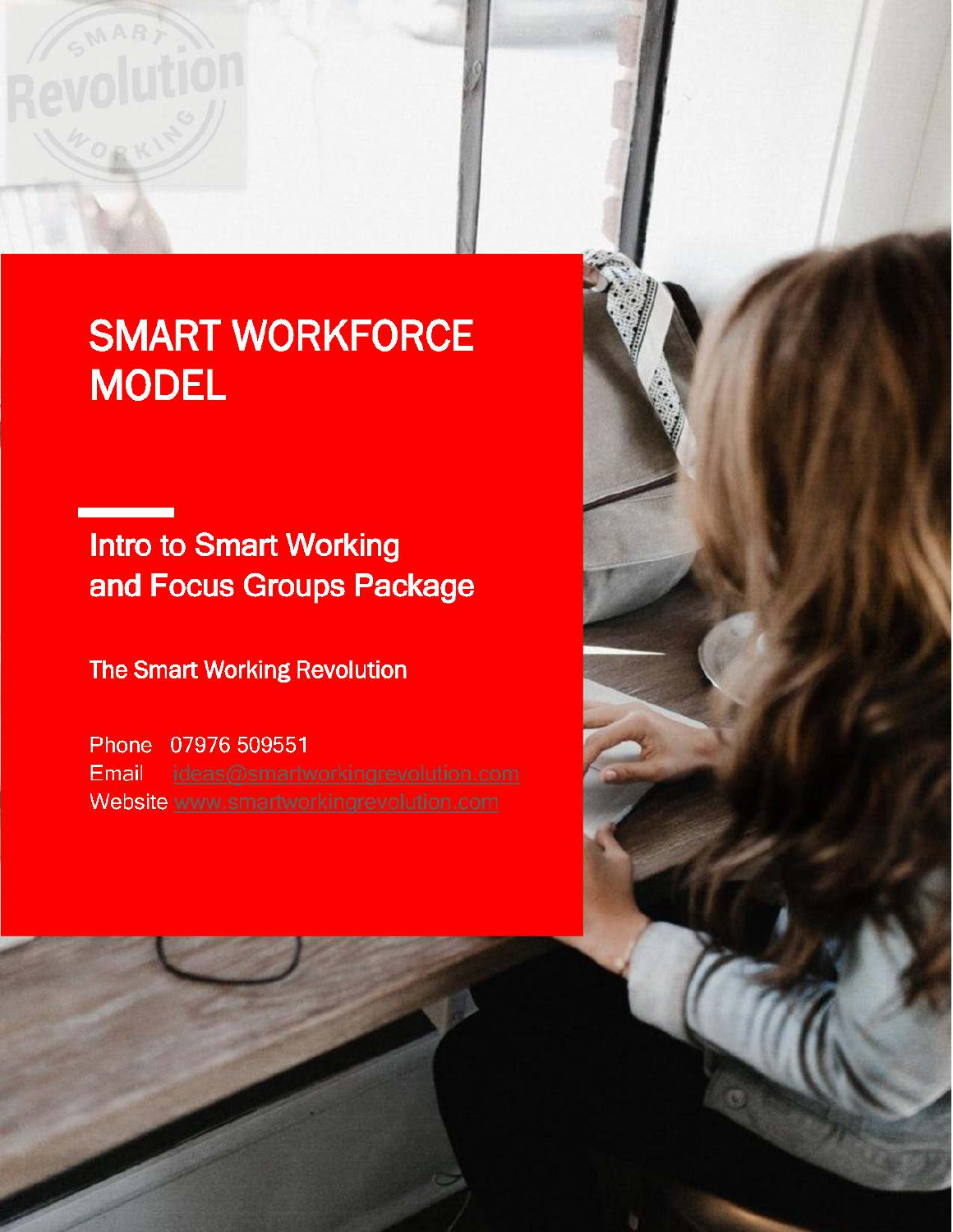## **Smart Working Workshop and Focus Group Package**

## **Building a bespoke smart workforce model**

We are a team of practitioners who have been implementing smart working options for 2 decades and we've designed all manner of smart solutions to address business challenges.

Did you know, we have a suite of more than 50 options that Leaders can choose from in our Smart Workforce Model? Are you aware of the different skills that Leaders of Smart Teams require?

## **An Introduction to Smart Working**

In our Introduction to Smart Working, your Team will unleash which of those 50 options match the needs of your customer demand, so that your business is ready to test and implement them.

Successful smart working is built on trust and empowering employees to be productive wherever they are working. This award winning Workshop is the first step in helping Leaders of the future to understand just how different it is to manage people who are not in the same office, how to build 2 way trust and build a team with a growth mindset.

It is a no-nonsense, immersive and action packed workout full of practical takeaways that our panel of practitioners have refined over 20 years of successful smart working implementation.

## **Smart Working Focus Groups**

A series of 8, 2 hour focus groups (over a 2 day period) to understand the hopes and fears of the workforce and to start to win their hearts and minds around the concept of smart working.

Demographically diverse groups of Employees are arranged and their reactions are elicited in guided and open discussions about smart working options and benefits - the results of which help to inform the policy of the organisation.

The sessions also touch on the necessary ingredient of building 2 way trust, seek to allay fears of change and to focus the minds of employees on considering how customer demands can be achieved through a more creative workforce model that also offers employees better ways of working. WinWin!